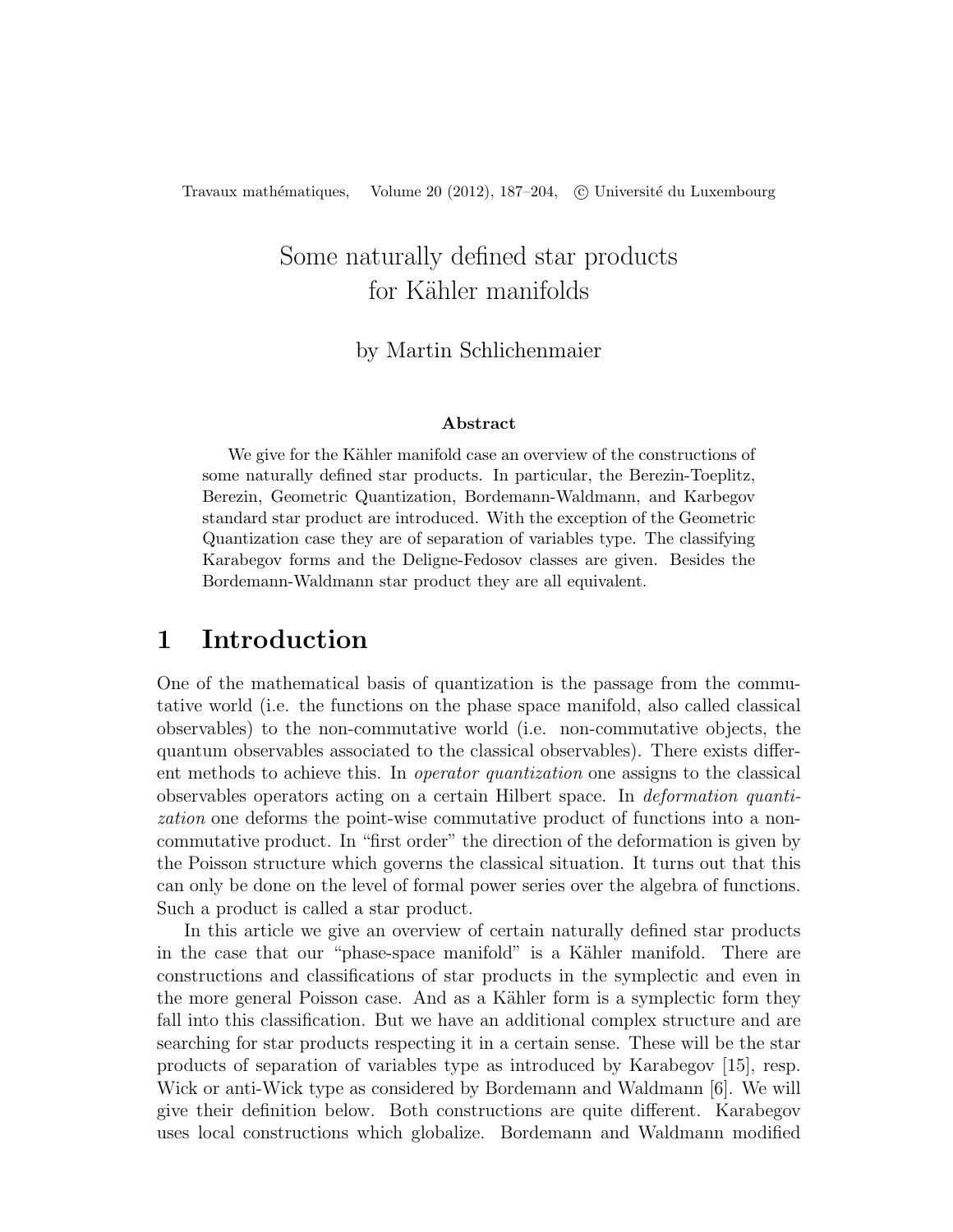Fedosov's approach accordingly to the Kähler setting. One of the important contributions of Nikolai Neumaier to the field was that he generalizes the construction of Bordemann-Waldmann and showed that there is a 1:1 correspondence of both constructions [23].

In this article we will first introduce the notion of a star product of separation of variables type, discuss the Karabegov construction and make some comments on the Bordemann-Waldmann construction. These methods work for arbitrary Kähler manifolds (even for pseudo-Kähler manifolds). Next, for quantizable compact Kähler manifolds (i.e. Kähler manifolds admitting a quantum line bundle) we explain the construction of the Berezin-Toeplitz star product  $\star_{BT}$ . With the help of the Berezin transform a dual and opposite star product to the Berezin-Toeplitz will be given, the Berezin star product  $\star_B$ . In addition, as another naturally defined star product the star product of geometric quantization  $\star_{GQ}$  (which is not of separation of variable type) shows up. They are all equivalent, we will give the equivalence transformation. Moreover, we have the star product given by the Bordemann-Waldmann construction  $\star_{BW}$  and Karabegov standard star product  $\star$ <sub>K</sub>. We will give their Deligne-Fedosov class and their Karabegov forms. The Deligne-Fedosov form classifies star products up to equivalence. In contrast, the Karabegov form classifies star products of separation of variables type up to identity not only up to equivalence. The Karabegov standard star product has the same Deligne-Fedosov class as  $\star_{BT}$ . Hence, it is equivalent. The star product  $\star_{BW}$ (at least in its original construction) has a different Deligne-Fedosov class. See Section 7 for detailed results.

The intention of this review is to stay rather short. No proofs are given, also there are only a limited number of references. For a more detailed exposition, see the review [35]. For more details of the Berezin-Toeplitz quantization scheme, also see [33], [34].

There is other interesting work of Nikolai Neumaier together with Michael Müller-Bahns on invariant star products on Kähler manifolds and quotients, which is not be covered here. Let me just mention them [24], [25].

It is a pleasure for me to acknowledge inspiring discussions with Pierre Schapira on the microlocal approach to symplectic geometry and to deformation quantization.

### 2 Geometric setup – star products

Let  $(M, \omega)$  be a pseudo-Kähler manifold. This means M is a complex manifold and  $\omega$ , the pseudo-Kähler form, is a non-degenerate closed  $(1, 1)$ -form. If  $\omega$  is a positive form then  $(M, \omega)$  is a honest Kähler manifold. Despite the fact, that here we are only interested in the Kähler case, we will need this more general setting for relating different star products in the Karabegov construction.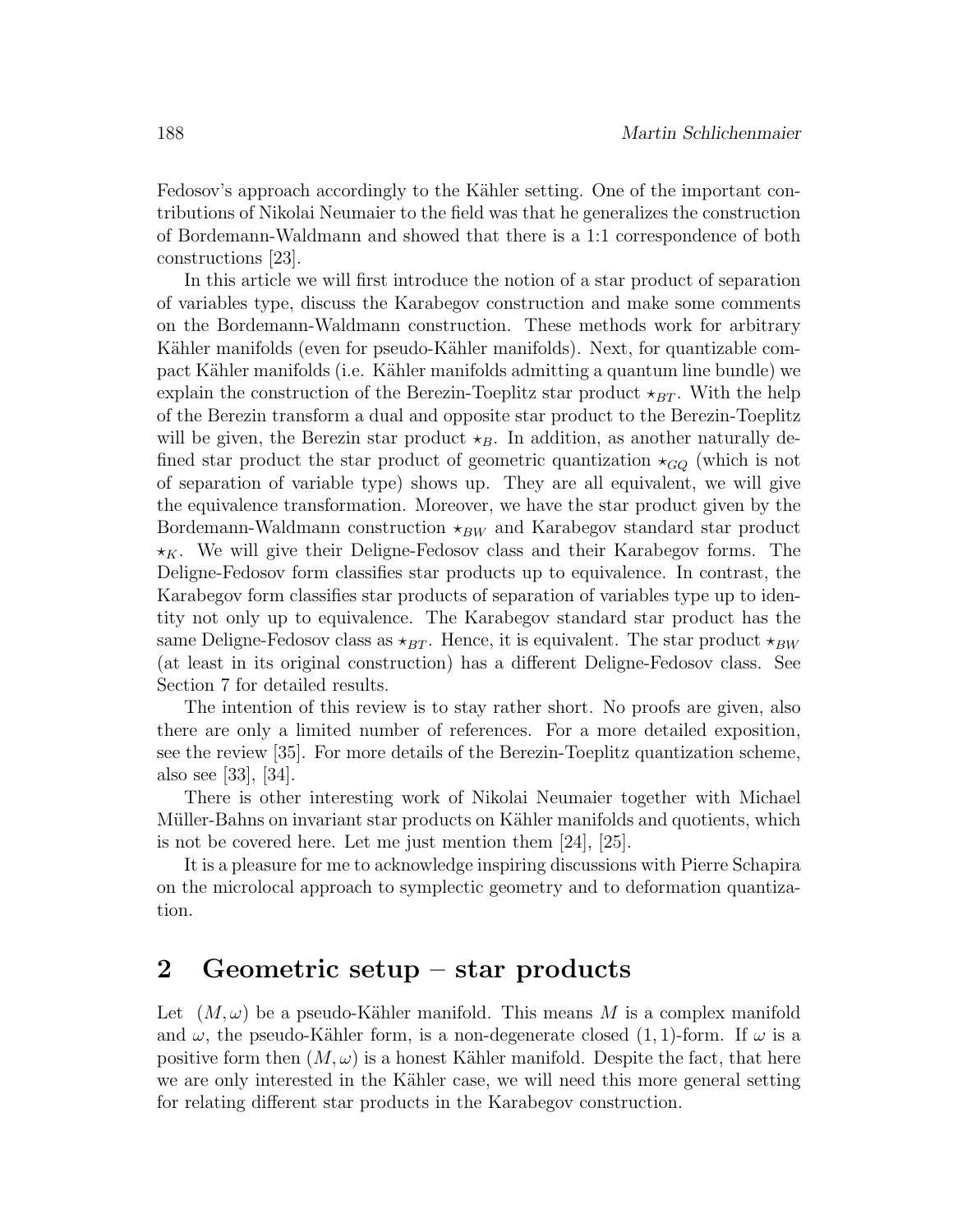Denote by  $C^{\infty}(M)$  the algebra of complex-valued (arbitrary often) differentiable functions with associative product given by point-wise multiplication. Ignoring the complex structure of M, our pseudo-Kähler form  $\omega$  is a symplectic form. A Lie algebra structure is introduced on  $C^{\infty}(M)$  via the *Poisson bracket*  $\{.,.\}$ . We recall its definition: First we assign to every  $f \in C^{\infty}(M)$  its Hamiltonian vector field  $X_f$ , and then to every pair of functions f and g the Poisson bracket  $\{.,.\}$  via

(2.1) 
$$
\omega(X_f, \cdot) = df(\cdot), \qquad \{f, g\} := \omega(X_f, X_g) .
$$

In this way  $C^{\infty}(M)$  becomes a *Poisson algebra*.

As we will need it further down let me give the definition of a quantizable Kähler manifold already here. For a given Kähler manifold a *quantum line bundle* for  $(M, \omega)$  is a triple  $(L, h, \nabla)$ , where L is a holomorphic line bundle, h a Hermitian metric on L, and  $\nabla$  a connection compatible with the metric h and the complex structure, such that the (pre)quantum condition

(2.2) 
$$
\operatorname{curv}_{L,\nabla}(X,Y) := \nabla_X \nabla_Y - \nabla_Y \nabla_X - \nabla_{[X,Y]} = -\mathrm{i} \,\omega(X,Y),
$$
  
in other words 
$$
\operatorname{curv}_{L,\nabla} = -\mathrm{i} \,\omega,
$$

is fulfilled. If there exists such a quantum line bundle for  $(M, \omega)$  then M is called quantizable. Not all Kähler manifolds are quantizable. Exactly those compact Kähler manifolds are quantizable which can be embedded as complex manifolds (but not necessarily as Kähler manifolds) into some projective space.

For our Poisson algebra of smooth functions on the manifold M, a *star product* for M is an associative product  $\star$  on  $\mathcal{A} := C^{\infty}(M)[[\nu]]$ , the space of formal power series with coefficients from  $C^{\infty}(M)$ , such that for  $f, g \in C^{\infty}(M)$ 

1.  $f \star q = f \cdot q \mod \nu$ ,

2. 
$$
(f \star g - g \star f)/\nu = -i\{f, g\}
$$
 mod  $\nu$ .

The star product of two functions  $f$  and  $g$  can be expressed as

(2.3) 
$$
f \star g = \sum_{k=0}^{\infty} \nu^k C_k(f, g), \qquad C_k(f, g) \in C^{\infty}(M),
$$

and is extended  $\mathbb{C}[[\nu]]$ -bilinearly. It is called differential (or local) if the  $C_k($ , ) are bidifferential operators with respect to their entries. If nothing else is said one requires  $1 \star f = f \star 1 = f$ , which is also called "null on constants".

Two star products  $\star$  and  $\star'$  for the same Poisson structure are called *equivalent* if and only if there exists a formal series of linear operators

(2.4) 
$$
B = \sum_{i=0}^{\infty} B_i \nu^i, \qquad B_i : C^{\infty}(M) \to C^{\infty}(M),
$$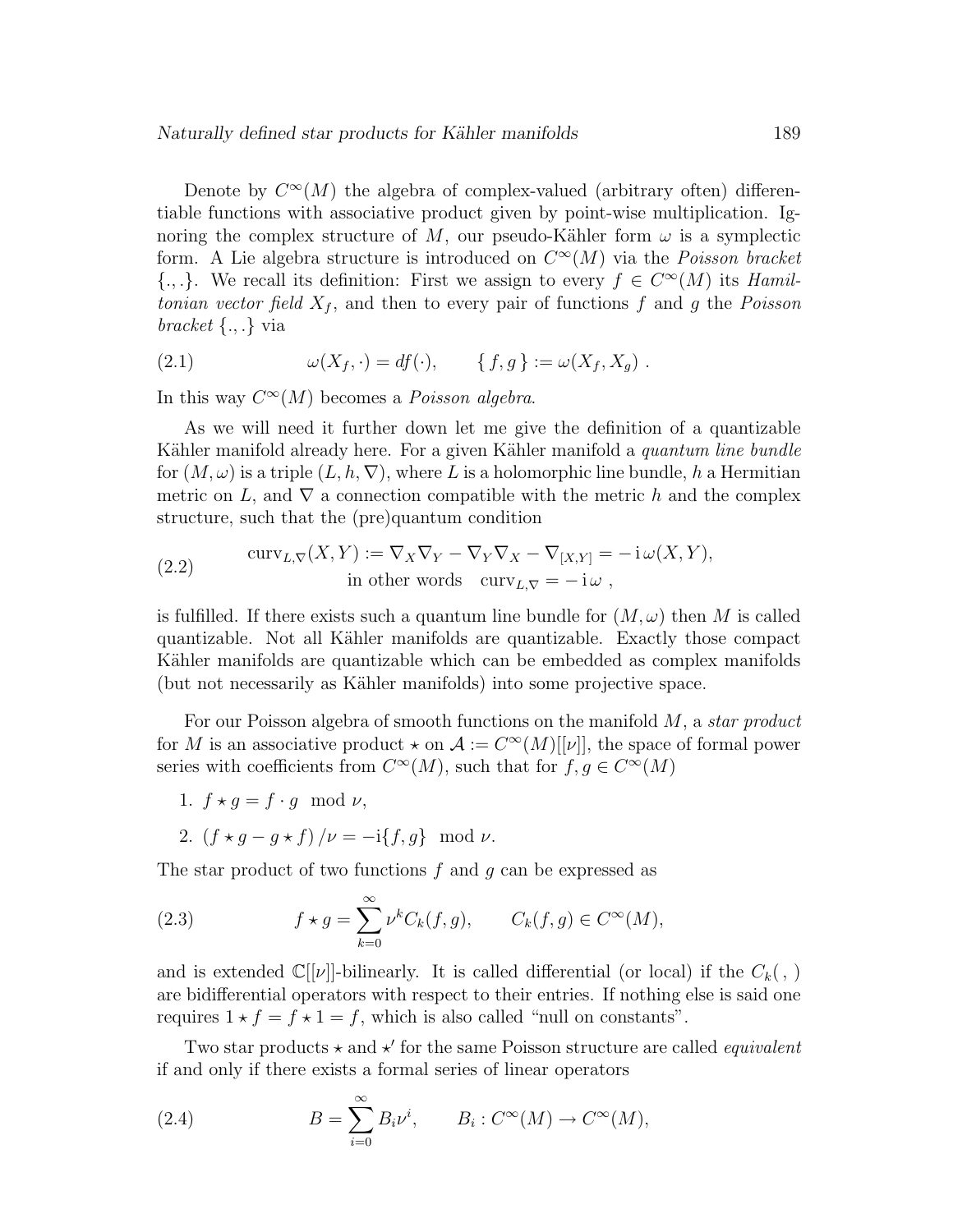with  $B_0 = id$  such that  $B(f) \star' B(g) = B(f \star g)$ .

To every equivalence class of a differential star product its Deligne-Fedosov class can be assigned. It is a formal de-Rham class of the form

(2.5) 
$$
cl(\star) \in \frac{1}{\mathrm{i}}\left(\frac{1}{\nu}[\omega] + \mathrm{H}^2_{dR}(M,\mathbb{C})[[\nu]]\right).
$$

This assignment gives a 1:1 correspondence between equivalence classes of star products and such formal forms.

The notion of deformation quantization was around quite some time. See e.g. Berezin  $[2], [4],$  Moyal  $[22],$  Weyl  $[37],$  etc. Finally, the notion was formalized in [1]. See [12] for historical remarks. In the symplectic case different existence proofs, from different perspectives, were given by DeWilde-Lecomte [11], Omori-Maeda-Yoshioka [26], and Fedosov [13]. The general Poisson case was settled by Kontsevich [21].

In the pseudo-Kähler case we might look for star products adapted to the complex structure. Karabegov [15] introduced the notion of star products with separation of variables type for differential star products. Equivalently, Bordemann and Waldmann [6] introduced star products of Wick, and anti-Wick type respectively. There are two different conventions. In Karabegov's original definition a star product is of separation of variables type if in  $C_k(.,.)$  for  $k \geq 1$  the first argument is only differentiated in anti-holomorphic and the second argument in holomorphic directions. For clarification we call this convention separation of variables (anti-Wick) type and call a star product of separation of variables (Wick) type if the role of the variables is switched, i.e. in  $C_k(.,.)$  for  $k \geq 1$  the first argument is only differentiated in holomorphic and the second argument in anti-holomorphic directions. Unfortunately, we cannot simply retreat to one these conventions, as we really have to deal in the following with naturally defined star products and relations between them, which are of separation of variables type of both conventions.

### 3 Star product of separation of variables type

#### 3.1 The Karabegov construction

Let  $(M, \omega_{-1})$  be a pseudo-Kähler manifold. We will explain the construction of Karabegov of star products of separation of variables type (anti-Wick convention), see [15, 16]. In this context it is convenient to denote the pseudo-Kähler form  $\omega$ by  $\omega_{-1}$ . We will switch freely between these two conventions.

A formal form

(3.1) 
$$
\widehat{\omega} = (1/\nu)\omega_{-1} + \omega_0 + \nu \omega_1 + \dots
$$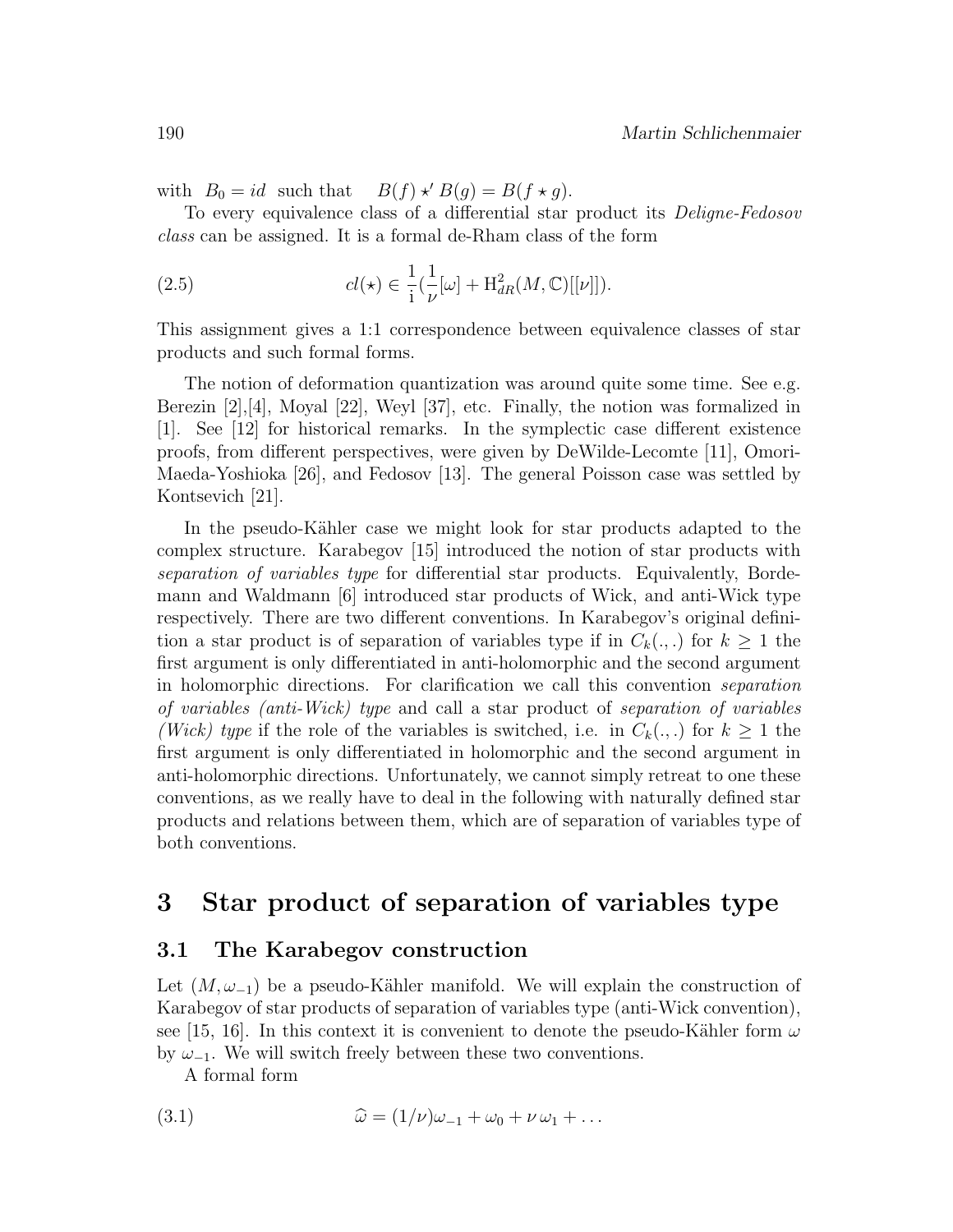is called a formal deformation of the form  $(1/\nu)\omega_{-1}$  if the forms  $\omega_r$ ,  $r \geq 0$ , are closed but not necessarily nondegenerate  $(1,1)$ -forms on M. Karabegov showed that to every such  $\hat{\omega}$  there exists a star product  $\star$ . Moreover he showed that all deformation quantizations with separation of variables on the pseudo-Kähler manifold  $(M, \omega_{-1})$  are bijectively parameterized by the formal deformations of the form  $(1/\nu)\omega_{-1}$ . By definition the Karabegov form of the star product  $\star$  is  $kf(\star) := \widehat{\omega}$ , i.e. it is taken to be the  $\widehat{\omega}$  defining  $\star$ . Karabegov calls the unique star product  $\star_K$  with classifying Karabegov form  $(1/\nu)\omega_{-1}$  the standard star product.

Let me sketch the principle idea of his construction. First, assume that we have such a star product  $(A := C^{\infty}(M)[[\nu]], \star)$ . Then for  $f, g \in \mathcal{A}$  the operators of left and right multiplication  $L_f$ ,  $R_g$  are given by  $L_f g = f * g = R_g f$ . The associativity of the star-product  $\star$  is equivalent to the fact that  $L_f$  commutes with  $R_g$  for all  $f, g \in \mathcal{A}$ . If a star product is differential then  $L_f, R_g$  are formal differential operators. Now Karabegov constructs his star product associated to the deformation  $\hat{\omega}$  in the following way. First he chooses on every contractible coordinate chart  $U \subset M$  (with holomorphic coordinates  $\{z_k\}$ ) its formal potential

(3.2) 
$$
\widehat{\Phi} = (1/\nu)\Phi_{-1} + \Phi_0 + \nu\Phi_1 + \dots, \qquad \widehat{\omega} = i\partial\bar{\partial}\widehat{\Phi}.
$$

Then the construction is done in such a way that the left (right) multiplication operators  $L_{\partial \widehat{\Phi}/\partial z_k}$   $(R_{\partial \widehat{\Phi}/\partial \bar{z}_l})$  on U are realized as formal differential operators

(3.3) 
$$
L_{\partial \widehat{\Phi}/\partial z_k} = \partial \widehat{\Phi}/\partial z_k + \partial/\partial z_k, \text{ and } R_{\partial \widehat{\Phi}/\partial \bar{z}_l} = \partial \widehat{\Phi}/\partial \bar{z}_l + \partial/\partial \bar{z}_l.
$$

The set  $\mathcal{L}(U)$  of all left multiplication operators on U is completely described as the set of all formal differential operators commuting with the point-wise multiplication operators by antiholomorphic coordinates  $R_{\bar{z}_l} = \bar{z}_l$  and the operators  $R_{\partial \tilde{\Phi}/\partial \tilde{z}_l}$ . From the knowledge of  $\mathcal{L}(U)$  the star product on U can be reconstructed. This follows from the simple fact that  $L_q(1) = g$  and  $L_f(L_q)(1) = f \star g$ . The operator corresponding to the left multiplication with the (formal) function  $q$  can recursively (in the  $\nu$ -degree) be calculated from the fact that it commutes with the operators  $R_{\partial \widehat{\Phi}}/\partial \overline{z}_l$ . The local star-products agree on the intersections of the charts and define the global star-product  $\star$  on M. See the original work of Karabegov [15] for these statements.

In [18], [19] Karabegov gave a more direct construction of the star product  $\star_K$ with Karabegov form  $(1/\nu)\omega$ .

#### 3.2 Karabegov's formal Berezin transform

Given a pseudo-Kähler manifold  $(M, \omega_{-1})$ . In the frame of his construction and classification Karabegov assigned to each star products  $\star$  with the separation of variables property the formal *Berezin transform*  $I_{\star}$ . It is the unique formal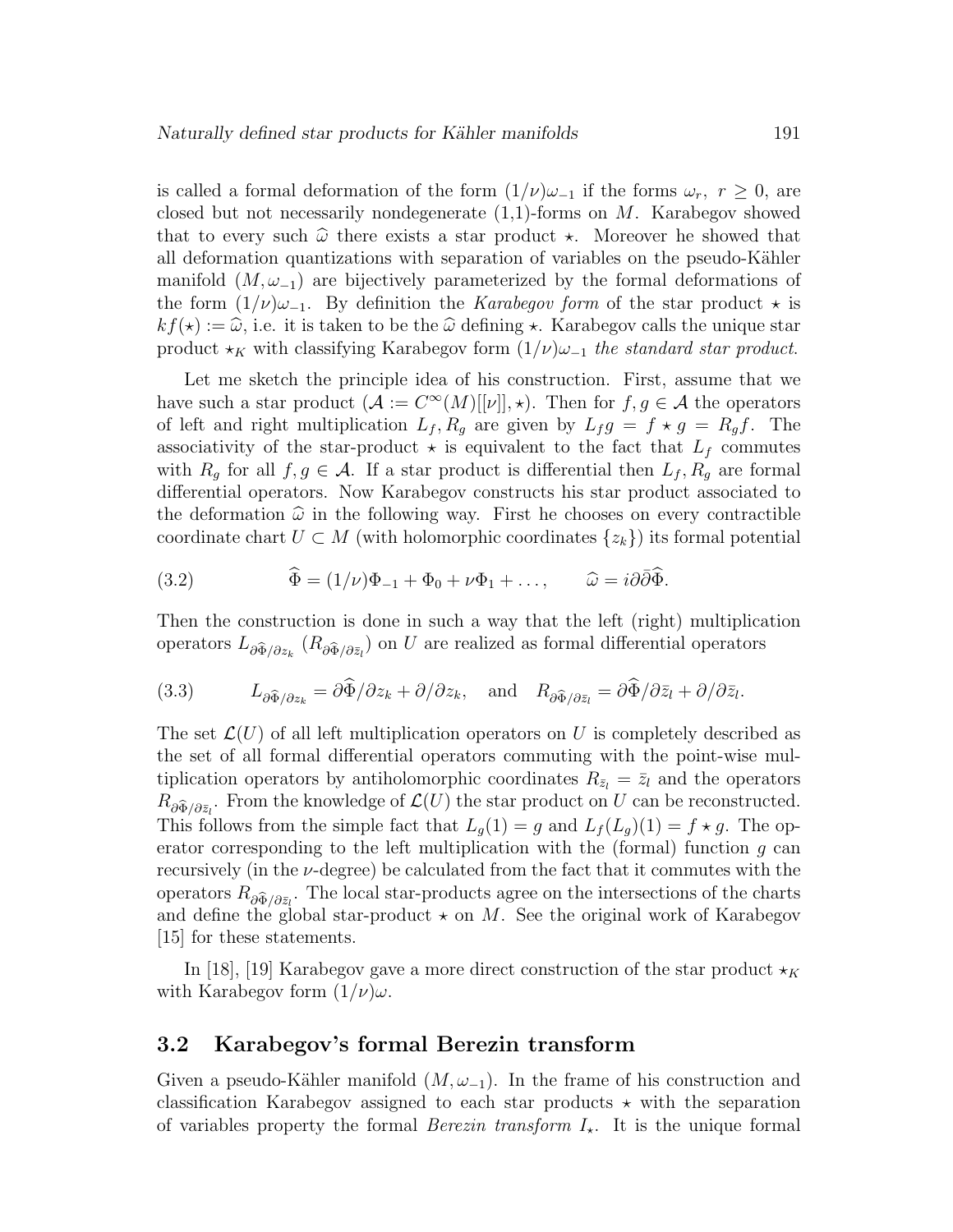differential operator on M such that for any open subset  $U \subset M$ , antiholomorphic functions  $a$  and holomorphic functions  $b$  on  $U$  the relation

(3.4) 
$$
a \star b = I(b \cdot a) = I(b \star a),
$$

holds true. The last equality is automatic and is due to the fact, that by the separation of variables property  $b \star a$  is the point-wise product  $b \cdot a$ . He shows

(3.5) 
$$
I = \sum_{i=0}^{\infty} I_i \nu^i, \quad I_i : C^{\infty}(M) \to C^{\infty}(M), \quad I_0 = id, \quad I_1 = \Delta.
$$

Karabegov's classification gives for a fixed pseudo-Kähler manifold a 1:1 correspondence between (1) the set of star products with separation of variables type in Karabegov convention and (2) the set of formal deformations (3.1) of  $\omega_{-1}$ . Moreover, the formal Berezin transform  $I_{\star}$  determines the  $\star$  uniquely.

#### 3.3 Dual and opposite star products

Given for the pseudo-Kähler manifold  $(M, \omega_{-1})$  a star product  $\star$  of separation of variables type (anti-Wick) then Karabegov defined with the help of  $I = I_{\star}$  the following associated star products. First the *dual* star-product  $\tilde{\star}$  on M is defined for  $f, g \in \mathcal{A}$  by the formula

(3.6) 
$$
f \tilde{\star} g = I^{-1}(I(g) \star I(f)).
$$

It is a star-product with separation of variables (anti-Wick) but now on the pseudo-Kähler manifold  $(M, -\omega_{-1})$ . Denote by  $\tilde{\omega} = -(1/\nu)\omega_{-1} + \tilde{\omega}_0 + \nu\tilde{\omega}_1 + \ldots$ the formal form parameterizing the star-product  $\tilde{\star}$ . By definition  $\tilde{\omega} = kf(\tilde{\star})$ . Its formal Berezin transform equals  $I^{-1}$ , and thus the dual to  $\tilde{\star}$  is again  $\star$ .

Given a star product, the opposite star product is obtained

$$
(3.7) \t\t f \star^{op} g = g \star f
$$

by switching the arguments. Of course the sign of the Poisson bracket is changed and we obtain a star product for  $(M, -\omega_{-1})$ . Moreover, it switches anti-Wick with Wick type.

Finally, we take the opposite of the dual star-product,  $\star' = \tilde{\star}^{op}$ , given by

(3.8) 
$$
f \star' g = g \tilde{\star} f = I^{-1}(I(f) \star I(g)).
$$

It defines a deformation quantization with separation of variables on M, but now of Wick type. The pseudo-Kähler manifold will again  $(M, \omega_{-1})$ . Indeed the formal Berezin transform I establishes an equivalence of the deformation quantizations  $(\mathcal{A}, \star)$  and  $(\mathcal{A}, \star')$ .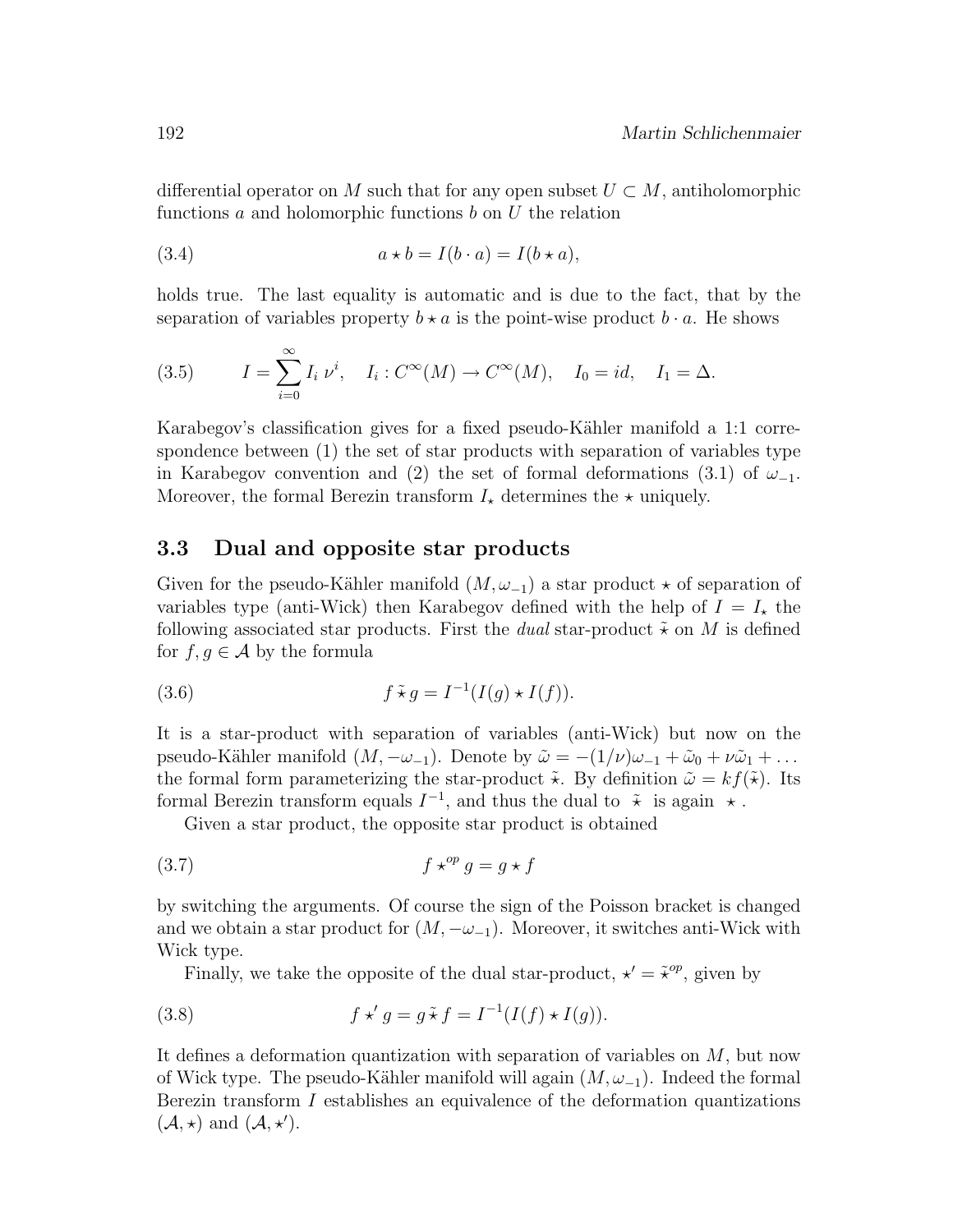If  $\star$  is star product of anti-Wick type with  $kf(\star) = \hat{\omega}$  then its Deligne-Fedosov class calculates as

(3.9) 
$$
cl(\star) = \frac{1}{i}([\widehat{\omega}] - \frac{\delta}{2}).
$$

See [20, Eq. 2.2], which corrects a sign error in [16]. Here [..] denotes the de-Rham class of the forms and  $\delta$  is the canonical class of the manifold, i.e. the first Chern class of the canonical holomorphic line bundle  $K_M$ , resp.  $\delta := c_1(K_M)$ . Recall that  $K_M$  is the  $n^{th}$  exterior power of the holomorphic bundle of 1-differentials. Furthermore, we have for the opposite star product  $cl(\star^{op}) = -cl(\star)$ .

For the standard star product  $\star_K$  given by the Karabegov form  $\hat{\omega} = (1/\nu)\omega_{-1}$ we obtain

(3.10) 
$$
cl(\star_K) = \frac{1}{i} \left( \frac{1}{\nu} [\omega_{-1}] - \frac{\delta}{2} \right).
$$

In the following we will calculate Karabegov forms of star products of separation of variables type with respect to both conventions, Wick and anti-Wick. But to obtain a 1:1 correspondence we have to fix one convention. Here we refer to the anti-Wick type product. If  $\star$  is of Wick type we set

$$
(3.11) \t\t kf(\star) := kf(\star^{op}),
$$

which is a star product of separation of variables (anti-Wick) type but now for the pseudo-Kähler manifold  $(M, -\omega)$ .

#### 3.4 Bordemann and Waldmann construction

Bordemann and Waldmann [6] gave another construction of a star product of separation of variables (Wick) type for a general (pseudo)Kähler manifold. It is a modification of Fedosov's geometric existence proof. They showed that the fibrewise Weyl product used by Fedosov could be substituted by the fibre-wise Wick product. Using a modified Fedosov connection a star product  $\star_{BW}$  of Wick type is obtained. Karabegov calculated its Karabegov form as  $-(1/\nu)\omega$ , see Karabegov [17]. Recall that by our convention this is the Karabegov form of the opposite  $\star_{BW}^{op}$ . Its Deligne class class calculates as

(3.12) 
$$
cl(\star_{BW}) = -cl(\star_{BW}^{op}) = \frac{1}{i}(\frac{1}{\nu}[\omega] + \frac{\delta}{2}).
$$

Later Neumaier [23] was able to show that each star product of separation of variables type can be obtained by the Bordemann-Waldmann construction by adding a formal closed  $(1, 1)$  form as parameter in the construction.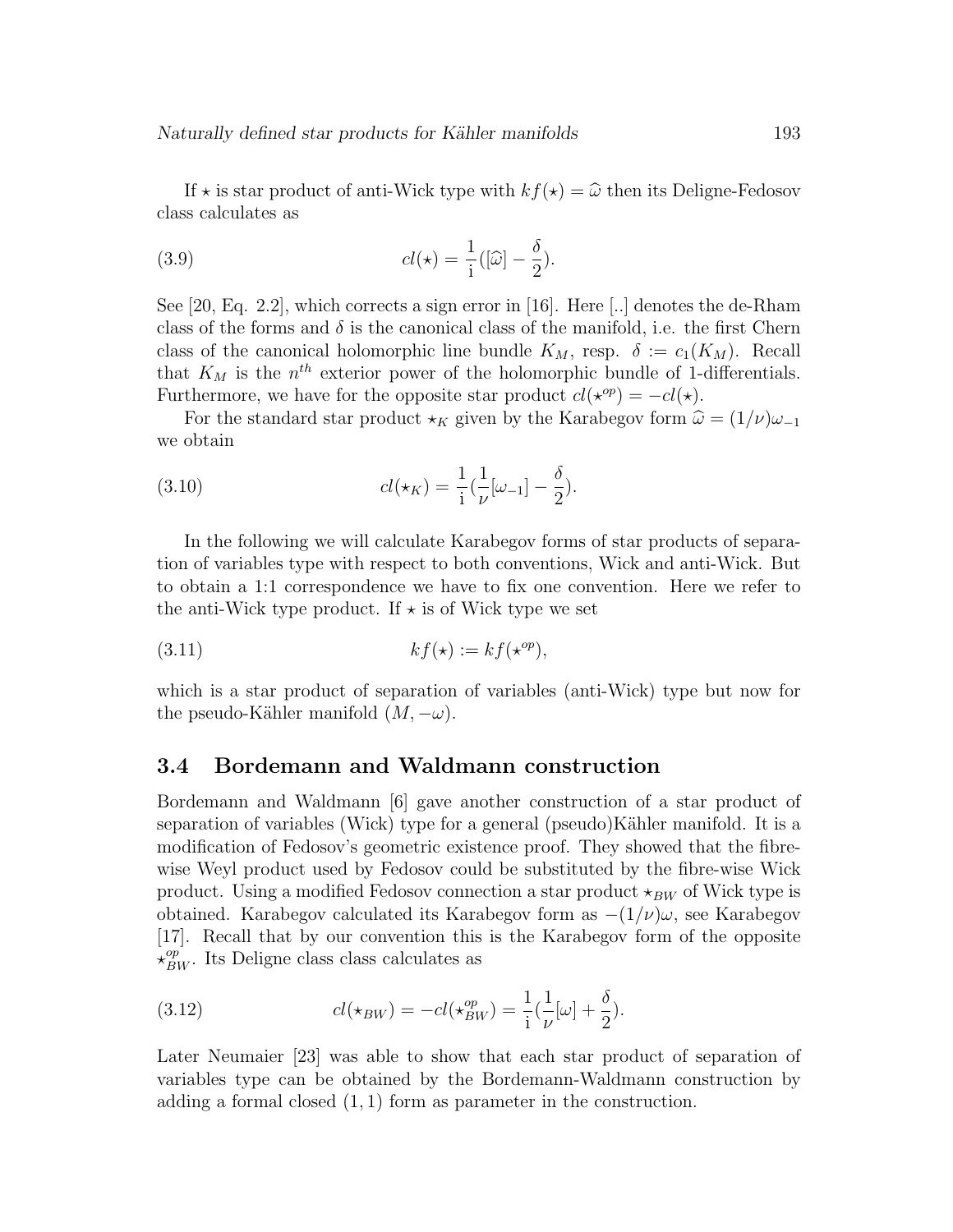Remark 3.1. In fact, Karabegov in [17] changed the set-up and conventions of Bordemann-Waldmann by constructing via their method a star product which is of anti-Wick type (in contrast to the original Wick type). He obtained as classifying Karabegov form  $(1/\nu)\omega$  and hence the standard star product  $\star_K$  with Deligne-Fedosov class (3.10) as the Bordemann-Waldmann star product in Karabegov's normalisation. By taking the opposite in the Bordemann-Waldmann construction one obtains the Karabegov modification but now with respect to the pseudo-Kähler form  $-\omega$ .

#### 3.5 Reshetikhin and Takhtajan construction

Reshetikhin and Takhtajan [28] presented another general method. It is based on formal Laplace expansions of formal integrals related to the star product. The coefficients of the star product can be expressed with the help of partition functions of a restricted set of locally oriented graphs (Feynman diagrams) fulfilling some additional conditions and equipped with additional data. For details see [28], and some more remarks in [35, Section 9.2]. This approach should be compared with the Kontsevich approach in the Poisson case which also uses graphs [21].

## 4 The Berezin - Toeplitz star product

#### 4.1 Toeplitz operators

For the rest of the article our manifold will be a **compact** and **quantizable** Kähler manifold  $(M, \omega)$ ,  $\omega = \omega_{-1}$ , with quantum line bundle  $(L, h, \nabla)$ . We consider all positive tensor powers of the quantum line bundle:  $(L^m, h^{(m)}, \nabla^{(m)})$ , here  $L^m :=$  $L^{\otimes m}$  and  $h^{(m)}$  and  $\nabla^{(m)}$  are naturally extended. Let the Liouville form  $\Omega = \frac{1}{n!} \omega^{\wedge n}$ be the volume form on  $M$  and set for the product and the norm on the space  $\Gamma_{\infty}(M, L^m)$  of global  $C^{\infty}$ -sections

(4.1) 
$$
\langle \varphi, \psi \rangle := \int_M h^{(m)}(\varphi, \psi) \Omega, \qquad ||\varphi|| := \sqrt{\langle \varphi, \varphi \rangle}.
$$

Let  $L^2(M, L^m)$  be the L<sup>2</sup>-completed space with respect to this norm. Furthermore, let  $\Gamma_{hol}(M, L^m)$  be the (finite-dimensional) subspace corresponding to the global holomorphic sections, and

(4.2) 
$$
\Pi^{(m)} : \mathcal{L}^2(M, \mathcal{L}^m) \to \Gamma_{hol}(M, \mathcal{L}^m)
$$

the orthogonal projection.

For a function  $f \in C^{\infty}(M)$  the associated *Toeplitz operator*  $T_f^{(m)}$  $\mathcal{F}^{(m)}_f$  (of level m) is defined as

(4.3) 
$$
T_f^{(m)} := \Pi^{(m)}(f \cdot) : \Gamma_{hol}(M, L^m) \to \Gamma_{hol}(M, L^m) .
$$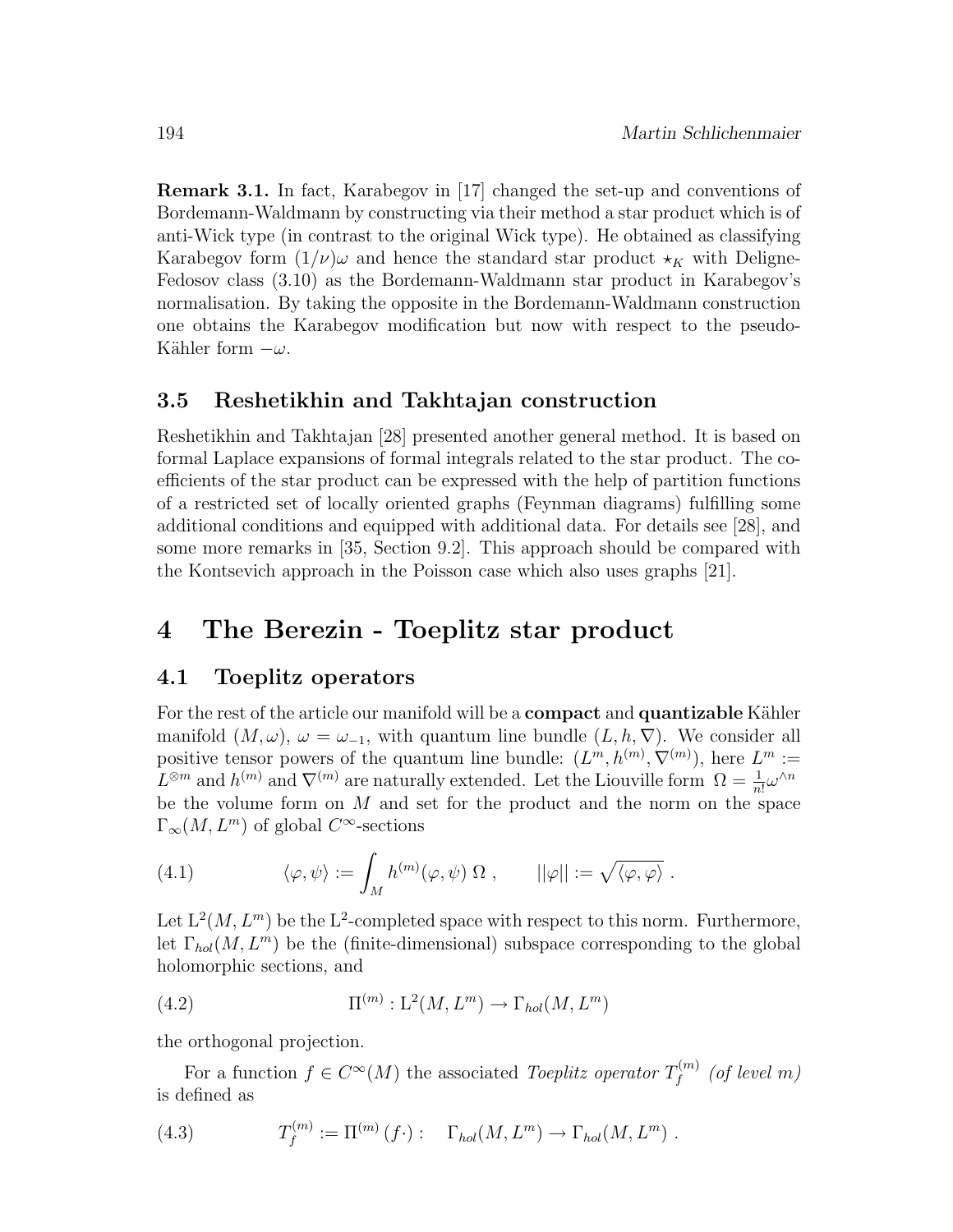In words: One takes a holomorphic section s and multiplies it with the differentiable function f. The resulting section  $f \cdot s$  will only be differentiable. To obtain a holomorphic section, one has to project it back on the subspace of holomorphic sections.

The linear map

$$
(4.4) \tT^{(m)} : C^{\infty}(M) \to \text{End}(\Gamma_{hol}(M, L^m)), \t f \to T_f^{(m)} = \Pi^{(m)}(f \cdot), m \in \mathbb{N}_0
$$

is the Toeplitz or Berezin-Toeplitz quantization map (of level m). The Berezin-Toeplitz (BT) quantization is the map

(4.5) 
$$
C^{\infty}(M) \to \prod_{m \in \mathbb{N}_0} \text{End}(\Gamma_{hol}(M, L^{(m)})), \qquad f \to (T_f^{(m)})_{m \in \mathbb{N}_0}.
$$

Let for  $f \in C^{\infty}(M)$  by  $|f|_{\infty}$  the sup-norm of f on M and  $||T_f^{(m)}||$  $||f^{(m)}||$  the operator norm with respect to the norm  $(4.1)$  on  $\Gamma_{hol}(M, L^m)$ .

Theorem 4.1. [Bordemann, Meinrenken, Schlichenmaier] [5] (a) For every  $f \in C^{\infty}(M)$  there exists a  $C > 0$  such that

(4.6) 
$$
|f|_{\infty} - \frac{C}{m} \le ||T_f^{(m)}|| \le |f|_{\infty}.
$$

In particular,  $\lim_{m\to\infty} ||T_f^{(m)}||$  $||f^{(m)}|| = |f|_{\infty}.$ (b) For every  $f, g \in C^{\infty}(M)$ 

(4.7) 
$$
||m \, \mathrm{i} \, [T_f^{(m)}, T_g^{(m)}] - T_{\{f,g\}}^{(m)}|| = O(\frac{1}{m}).
$$

(c) For every  $f, g \in C^{\infty}(M)$ 

(4.8) 
$$
||T_f^{(m)}T_g^{(m)} - T_{f \cdot g}^{(m)}|| = O(\frac{1}{m}).
$$

#### 4.2 Star Product

Based on the Toeplitz operators and in generalization of the Theorem 4.1 we obtained

**Theorem 4.2.** [5],[29],[30],[31],[20] There exists a unique differential star product

(4.9) 
$$
f \star_{BT} g = \sum \nu^k C_k(f, g)
$$

such that

(4.10) 
$$
T_f^{(m)} T_g^{(m)} \sim \sum_{k=0}^{\infty} \left(\frac{1}{m}\right)^k T_{C_k(f,g)}^{(m)}.
$$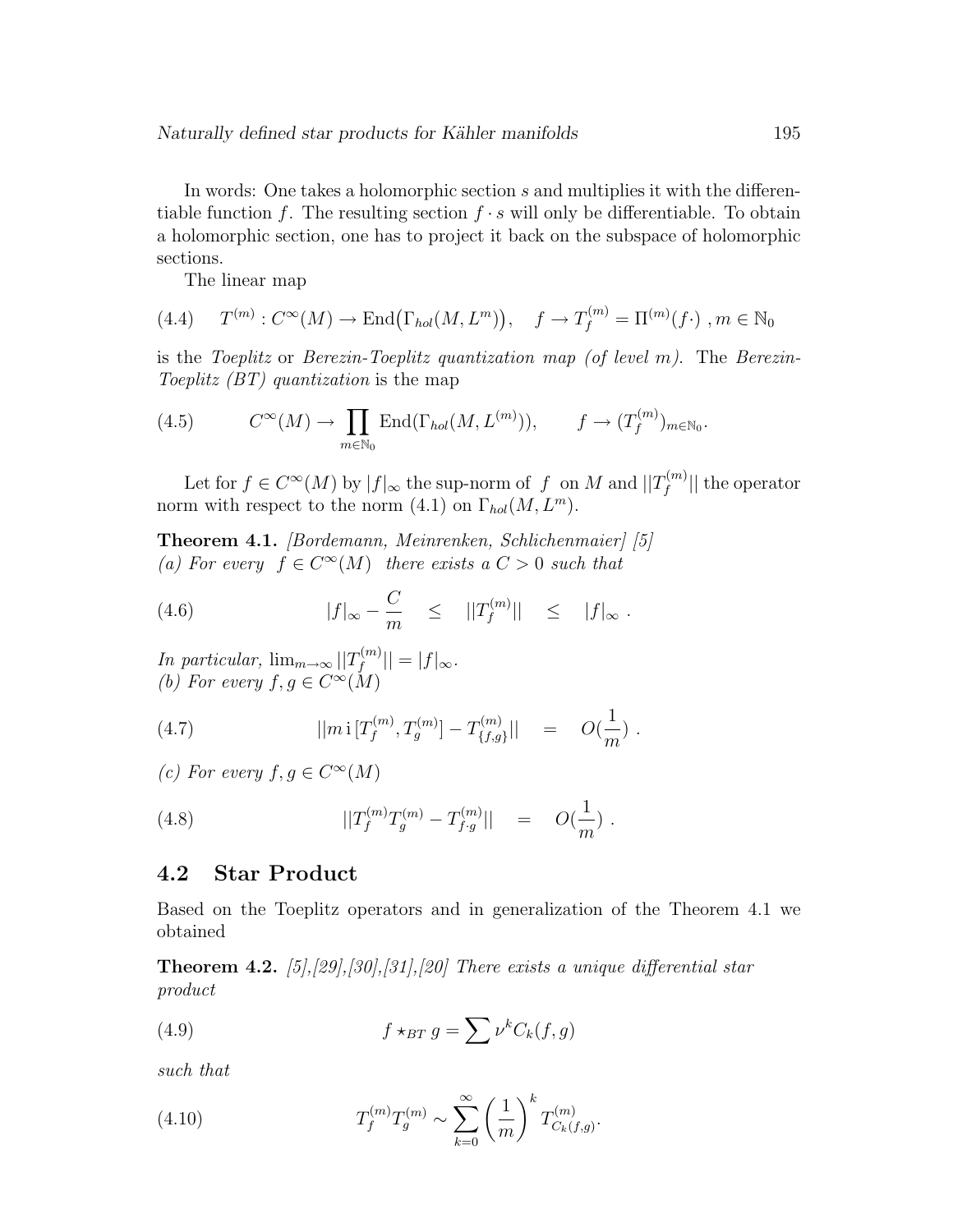This star product is of separation of variables type (Wick) with classifying Deligne-Fedosov class cl and Karabegov form kf

(4.11) 
$$
cl(\star_{BT}) = \frac{1}{i}(\frac{1}{\nu}[\omega] - \frac{\delta}{2}), \qquad kf(\star_{BT}) = \frac{-1}{\nu}\omega + \omega_{can}.
$$

First, the asymptotic expansion in (4.10) has to be understood in a strong operator norm sense. Second, recall the definition of the canonical class  $\delta$  as the first Chern class of the canonical bundle  $K_M$ . If we take in  $K_M$  the fiber metric coming from the Liouville form  $\Omega$  then this defines a unique connection and further a unique curvature (1, 1)-form  $\omega_{can}$ . In our sign conventions we have  $\delta = [\omega_{can}]$ , and the formula for  $cl(\star_{BT})$  follows as this class is equal to  $-cl(\star_{BT}^{op})$  which by (3.9) can be calculated from  $kf(\star_{BT})$ .

Remark 4.3. It is possible to incorporate an auxiliary hermitian line (or even vector) bundle in the whole set-up. In this way it is possible to do quantization with meta-plectic correction, see [35, Rem. 3.7].

#### 4.3 Geometric Quantisation

Kostant and Souriau introduced the operators of geometric quantization in this geometric setting. In our compact Kähler setting and if one chooses the Kähler polarization for the passage of prequantization to quantization then Tuynman lemma [36] gives the following relation between the operators of geometric quantization and Toeplitz quantization

(4.12) 
$$
Q_f^{(m)} = \mathbf{i} \cdot T_{f - \frac{1}{2m}\Delta f}^{(m)},
$$

where  $\Delta$  is the Laplacian with respect to the Kähler metric given by  $\omega$ . As a consequence the operators  $Q_f^{(m)}$  $f^{(m)}$  and  $T_f^{(m)}$  $f_f^{(m)}$  have the same asymptotic behavior for  $m \to \infty$ .

Using Theorem 4.1, Theorem 4.2 and the Tuynman relation (4.12) one can show that there exists a star product  $\star_{GQ}$  given by asymptotic expansion of the product of geometric quantization operators. The star product  $\star_{GQ}$  is equivalent to  $\star_{BT}$ , via the equivalence transformation  $B(f) := (id - \nu \frac{\Delta}{2})$  $\frac{\Delta}{2}$ )*f*. In particular, it has the same Deligne-Fedosov class. But it is not of separation of variables type, see [31].

### 5 The Berezin transform

Recall that we are in the quantizable compact Kähler case. In the Karabegov construction to every star product  $\star$  a unique formal Berezin transform  $I_{\star}$  was assigned. But to understand the relations between the different star products better we will need the geometric Berezin transform. For its definition we first have to introduce coherent vectors and covariant symbols.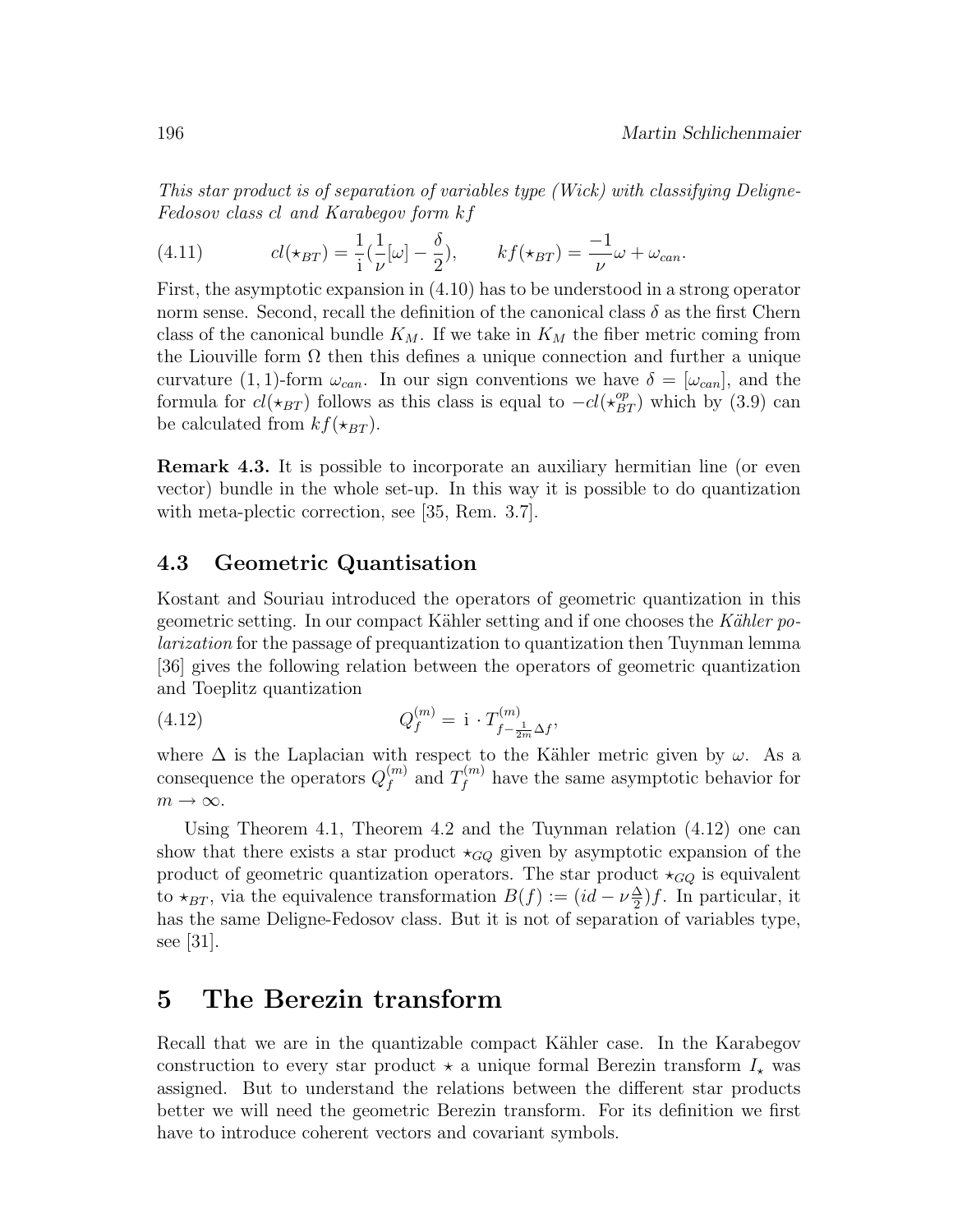#### 5.1 The disc bundle

Without restriction we might assume that our quantum line bundle  $L$  is very ample. This means it has enough global holomorphic sections to embed the manifold into projective space. If not then at least by the quantum condition the line bundle  $L$  will be positive and a certain positive tensor power will be very ample. This tensor power will be a quantum line bundle for a rescaled Kähler form.

We pass to the dual line bundle  $(U, k) := (L^*, h^{-1})$  with dual metric k. Inside the total space  $U$ , we consider the circle bundle

$$
Q := \{ \lambda \in U \mid k(\lambda, \lambda) = 1 \},
$$

and denote by  $\tau: Q \to M$  (or  $\tau: U \to M$ ) the projections to the base manifold  $M$ .

The bundle Q is a contact manifold, i.e. there is a 1-form  $\nu$  such that  $\mu = \frac{1}{2\pi}$  $\frac{1}{2\pi}\tau^*\Omega \wedge \nu$  is a volume form on Q. Denote by  $L^2(Q,\mu)$  the corresponding  $L^2$ -space on Q. Let H be the space of (differentiable) functions on Q which can be extended to holomorphic functions on the disc bundle (i.e. to the "interior" of the circle bundle), and  $\mathcal{H}^{(m)}$  the subspace of H consisting of m-homogeneous functions on Q. Here m-homogeneous means  $\psi(c\lambda) = c^m \psi(\lambda)$ . We introduce the following (orthogonal) projectors: the  $Szeg\ddot{o}$  projector

(5.1) 
$$
\Pi: L^2(Q, \mu) \to \mathcal{H},
$$

and its components the Bergman projectors

(5.2) 
$$
\hat{\Pi}^{(m)} : \mathcal{L}^2(Q, \mu) \to \mathcal{H}^{(m)}.
$$

The bundle Q is a  $S^1$ -bundle, and the  $L^m$  are associated line bundles. The sections of  $L^m = U^{-m}$  are identified with those functions  $\psi$  on  $Q$  which are homogeneous of degree m. This identification is given on the level of the  $L^2$ spaces by the map

(5.3) 
$$
\gamma_m: L^2(M, L^m) \to L^2(Q, \mu), \quad s \mapsto \psi_s \quad \text{where}
$$

(5.4) 
$$
\psi_s(\alpha) = \alpha^{\otimes m}(s(\tau(\alpha))).
$$

Restricted to the holomorphic sections we obtain the unitary isomorphism

(5.5) 
$$
\gamma_m : \Gamma_{hol}(M, L^m) \cong \mathcal{H}^{(m)}.
$$

#### 5.2 Coherent vectors

If we fix in the relation (5.4)  $\alpha \in U \setminus 0$  and vary the sections s we obtain a linear evaluation functional. The coherent vector (of level m) associated to the point  $\alpha \in U \setminus 0$  is the element  $e_{\alpha}^{(m)}$  of  $\Gamma_{hol}(M, L^m)$  with

(5.6) 
$$
\langle e_{\alpha}^{(m)}, s \rangle = \psi_s(\alpha) = \alpha^{\otimes m}(s(\tau(\alpha)))
$$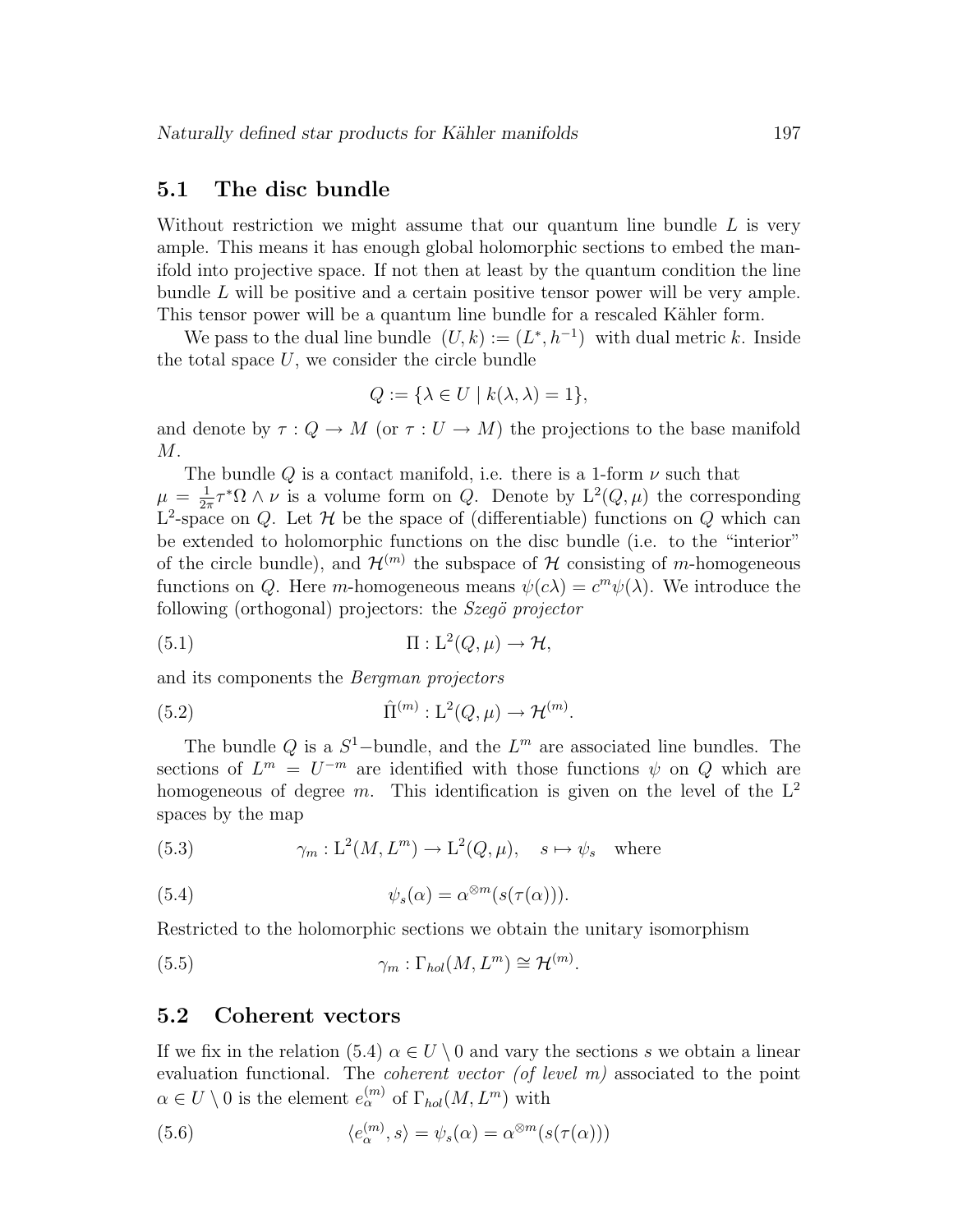for all  $s \in \Gamma_{hol}(M, L^m)$ . A direct verification shows  $e_{c\alpha}^{(m)} = \bar{c}^m \cdot e_{\alpha}^{(m)}$  for  $c \in \mathbb{C}^* :=$  $\mathbb{C} \setminus \{0\}$ . Moreover, as the bundle is very ample we get  $e_{\alpha}^{(m)} \neq 0$ .

Hence, the *coherent state* (of level m) associated to  $x \in M$  as projective class

(5.7) 
$$
e_x^{(m)} := [e_\alpha^{(m)}] \in \mathbb{P}(\Gamma_{hol}(M, L^m)), \qquad \alpha \in \tau^{-1}(x), \alpha \neq 0.
$$

is well-defined.

Remark 5.1. This coordinate independent version of Berezin's original definition of coherent vectors and states and extensions to line bundles were given by Rawnsley [27]. It plays an important role in the work of Cahen, Gutt, and Rawnsley on the quantization of Kähler manifolds  $(7, 8, 9, 10)$ , via Berezin's covariant symbols. In those works the coherent vectors are parameterized by the elements of  $L \setminus 0$ . The definition here uses the points of the total space of the dual bundle  $U$ . It has the advantage that one can consider all tensor powers of L together on an equal footing.

#### 5.3 Covariant Berezin symbol

For an operator  $A \in \text{End}(\Gamma_{hol}(M, L^{(m)}))$  its covariant Berezin symbol  $\sigma^{(m)}(A)$  (of *level*  $m$ ) is defined as the function

$$
(5.8) \ \sigma^{(m)}(A): M \to \mathbb{C}, \quad x \mapsto \sigma^{(m)}(A)(x) := \frac{\langle e_{\alpha}^{(m)}, A e_{\alpha}^{(m)} \rangle}{\langle e_{\alpha}^{(m)}, e_{\alpha}^{(m)} \rangle}, \quad \alpha \in \tau^{-1}(x) \setminus \{0\}.
$$

#### 5.4 Definition of the Berezin transform

Definition 5.2. The map

(5.9) 
$$
I^{(m)} : C^{\infty}(M) \to C^{\infty}(M), \qquad f \mapsto I^{(m)}(f) := \sigma^{(m)}(T_f^{(m)}),
$$

obtained by starting with a function  $f \in C^{\infty}(M)$ , taking its Toeplitz operator  $T^{(m)}_{{\scriptscriptstyle f}}$  $f_f^{(m)}$ , and then calculating the covariant symbol is called the (geometric) Berezin transform (of level m).

**Theorem 5.3.** [20] Given  $x \in M$  then the Berezin transform  $I^{(m)}(f)$  has a complete asymptotic expansion in powers of  $1/m$  as  $m \to \infty$ 

(5.10) 
$$
I^{(m)}(f)(x) \sim \sum_{i=0}^{\infty} I_i(f)(x) \frac{1}{m^i},
$$

where  $I_i: C^{\infty}(M) \to C^{\infty}(M)$  are linear maps given by differential operators, uniformly defined for all  $x \in M$ . Furthermore,  $I_0(f) = f$ ,  $I_1(f) = \Delta f$ .

Here  $\Delta$  is the Laplacian with respect to the metric given by the Kähler form  $\omega$ .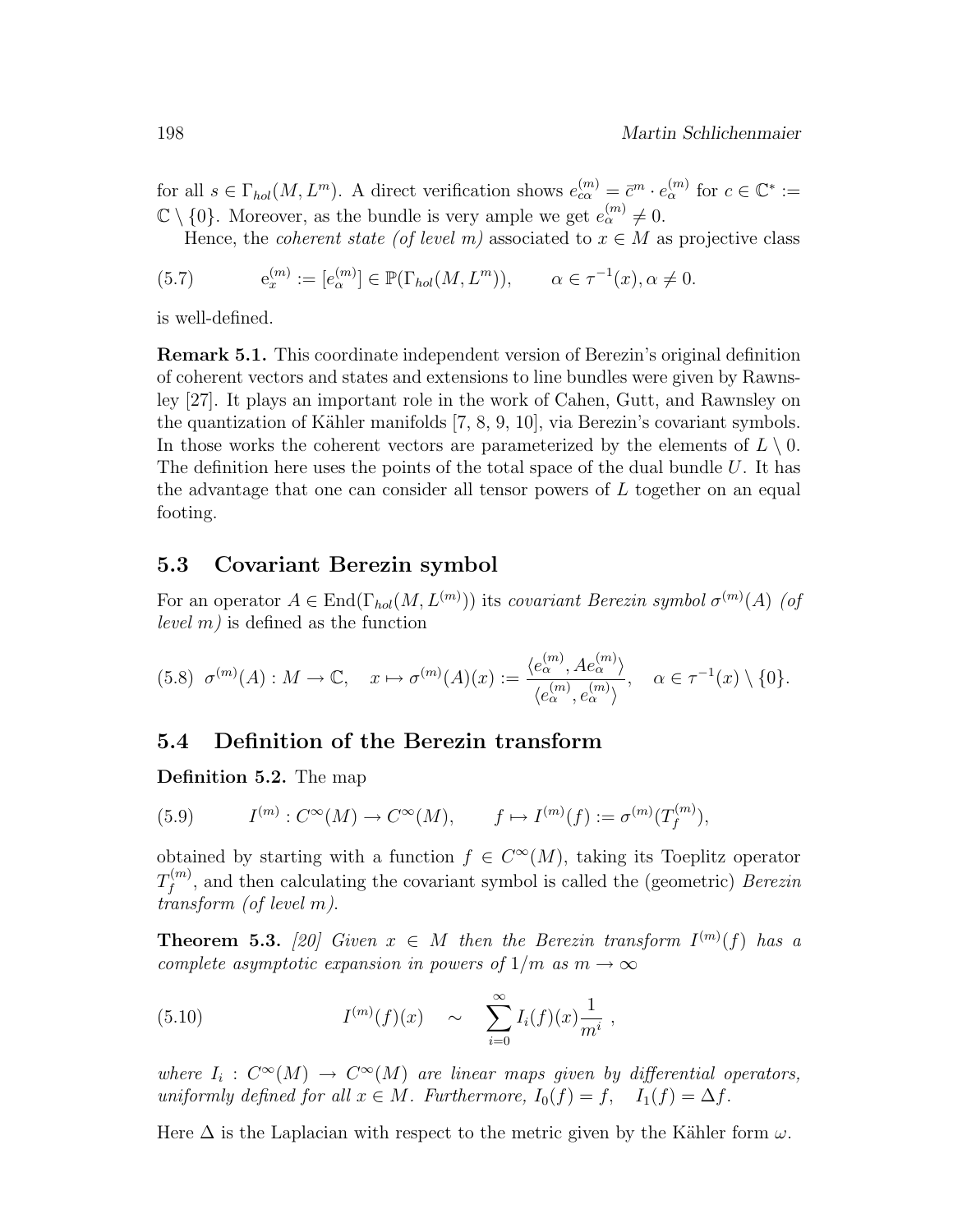#### 5.5 Bergman kernel

Recall from above the Bergman projectors (5.2). They have smooth integral kernels, the *Bergman kernels*  $\mathcal{B}_m(\alpha, \beta)$  defined on  $Q \times Q$ , i.e.

(5.11) 
$$
\hat{\Pi}^{(m)}(\psi)(\alpha) = \int_{Q} \mathcal{B}_{m}(\alpha, \beta) \psi(\beta) \mu(\beta).
$$

The Bergman kernels can be expressed with the help of the coherent vectors.

(5.12) 
$$
\mathcal{B}_m(\alpha,\beta) = \langle e_\alpha^{(m)}, e_\beta^{(m)} \rangle.
$$

For the proofs of these properties see [20], or [32].

Let  $x \in M$  and choose  $\alpha \in Q$  with  $\tau(\alpha) = x$  then the function

(5.13) 
$$
u_m(x) := \mathcal{B}_m(\alpha, \alpha) = \langle e_\alpha^{(m)}, e_\alpha^{(m)} \rangle,
$$

is well-defined on M.

### 6 Berezin transform and star products

### 6.1 Identification of the BT star product

In [20] it was shown that the BT star product  $\star_{BT}$  is the opposite of the dual of the star product  $\star$  associated to the geometric Berezin transform introduced in the last section. To identify  $\star$  we will give its classifying Karabegov form  $\hat{\omega}$ . Zelditch [40] proved that the function  $u_m$  (5.13) has a complete asymptotic expansion in powers of  $1/m$ . In detail he showed

(6.1) 
$$
u_m(x) \sim m^n \sum_{k=0}^{\infty} \frac{1}{m^k} b_k(x), \quad b_0 = 1.
$$

If we replace in the expansion  $1/m$  by the formal variable  $\nu$  we obtain a formal function s defined by

(6.2) 
$$
e^{s}(x) = \sum_{k=0}^{\infty} \nu^{k} b_{k}(x).
$$

Now take as formal potential (3.2)

$$
\widehat{\Phi} = \frac{1}{\nu} \Phi_{-1} + s,
$$

where  $\Phi_{-1}$  is the local Kähler potential of the Kähler form  $\omega = \omega_{-1}$ . Then  $\hat{\omega} = i \partial \bar{\partial} \hat{\Phi}$ . It might also be written in the form

(6.3) 
$$
\widehat{\omega} = \frac{1}{\nu} \omega + \mathbb{F} \left( i \partial \overline{\partial} \log \mathcal{B}_m(\alpha, \alpha) \right).
$$

We use for the replacement of  $1/m$  by the formal variable  $\nu$  the symbol F.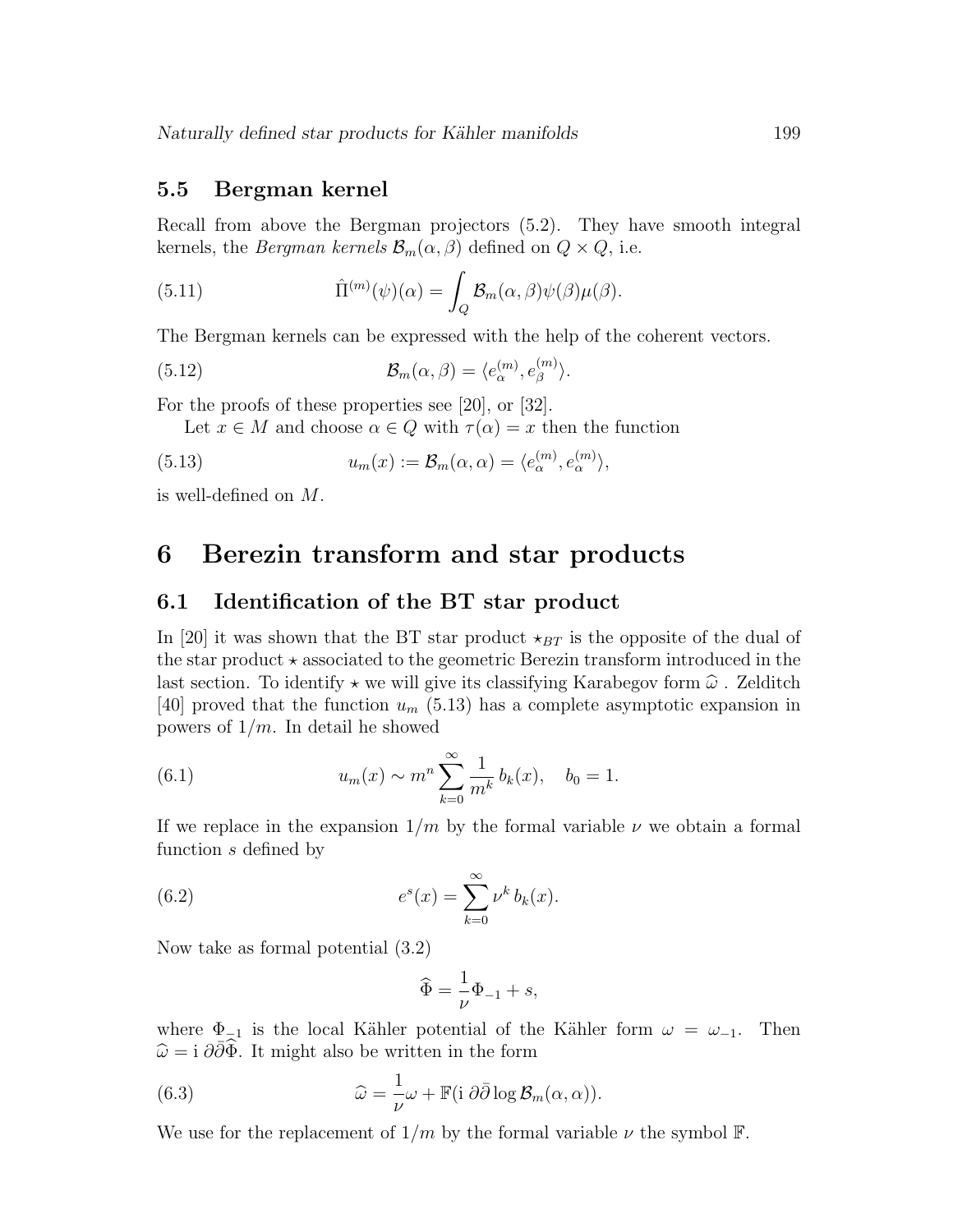### 6.2 The Berezin star products for arbitrary Kähler manifolds

We will introduce for general quantizable compact Kähler manifolds the Berezin star product. We extract from the asymptotic expansion of the Berezin transform (5.10) the formal expression

(6.4) 
$$
I = \sum_{i=0}^{\infty} I_i \nu^i, \quad I_i : C^{\infty}(M) \to C^{\infty}(M),
$$

as a formal Berezin transform, and set

(6.5) 
$$
f \star_B g := I(I^{-1}(f) \star_{BT} I^{-1}(g)).
$$

As  $I_0 = id$  this  $\star_B$  is a star product for our Kähler manifold, which we call the Berezin star product. Obviously, the formal map I gives the equivalence transformation to  $\star_{BT}$ . Hence, the Deligne-Fedosov classes will be the same. It will be of separation of variables type (but now of anti-Wick type). We showed in [20] that  $I = I_{\star}$  with star product given by the form (6.3). We can rewrite (6.5) as

(6.6) 
$$
f \star_{BT} g := I^{-1}(I(f) \star_B I(g)).
$$

and get exactly the relation (3.8). Hence,  $\star = \star_B$  and both star products  $\star_B$  and  $\star_{BT}$  are dual and opposite to each other.

#### 6.3 The original Berezin star product

Under very restrictive conditions on the manifold it is possible to construct the Berezin star product with the help of the covariant symbol map. This was done by Berezin himself [2],[3] and later by Cahen, Gutt, and Rawnsley [7][8][9][10] for more examples. We will indicate this in the following.

Denote by  $\mathcal{A}^{(m)} \leq C^{\infty}(M)$ , the subspace of functions which appear as level m covariant symbols of operators. From the surjectivity of the Toeplitz map one concludes that the covariant symbol map is injective, see [35, Prop.6.5]. Hence, for the symbols  $\sigma^{(m)}(A)$  and  $\sigma^{(m)}(B)$  the operators A and B are uniquely fixed. We define a deformed product by

(6.7) 
$$
\sigma^{(m)}(A) \star_{(m)} \sigma^{(m)}(B) := \sigma^{(m)}(A \cdot B).
$$

Now  $\star_{(m)}$  defines on  $\mathcal{A}^{(m)}$  an associative and noncommutative product.

The crucial problem is how to relate different levels  $m$  to define for all possible symbols a unique product not depending on  $m$ . In certain special situations like those studied by Berezin, and Cahen, Gutt and Rawnsley the subspaces are nested into each other and the union  $\mathcal{A} = \bigcup_{m \in \mathbb{N}} \mathcal{A}^{(m)}$  is a dense subalgebra of  $C^{\infty}(M)$ . A detailed analysis shows that in this case a star product is given. The star product will coincide with the star product  $\star_B$  introduced above.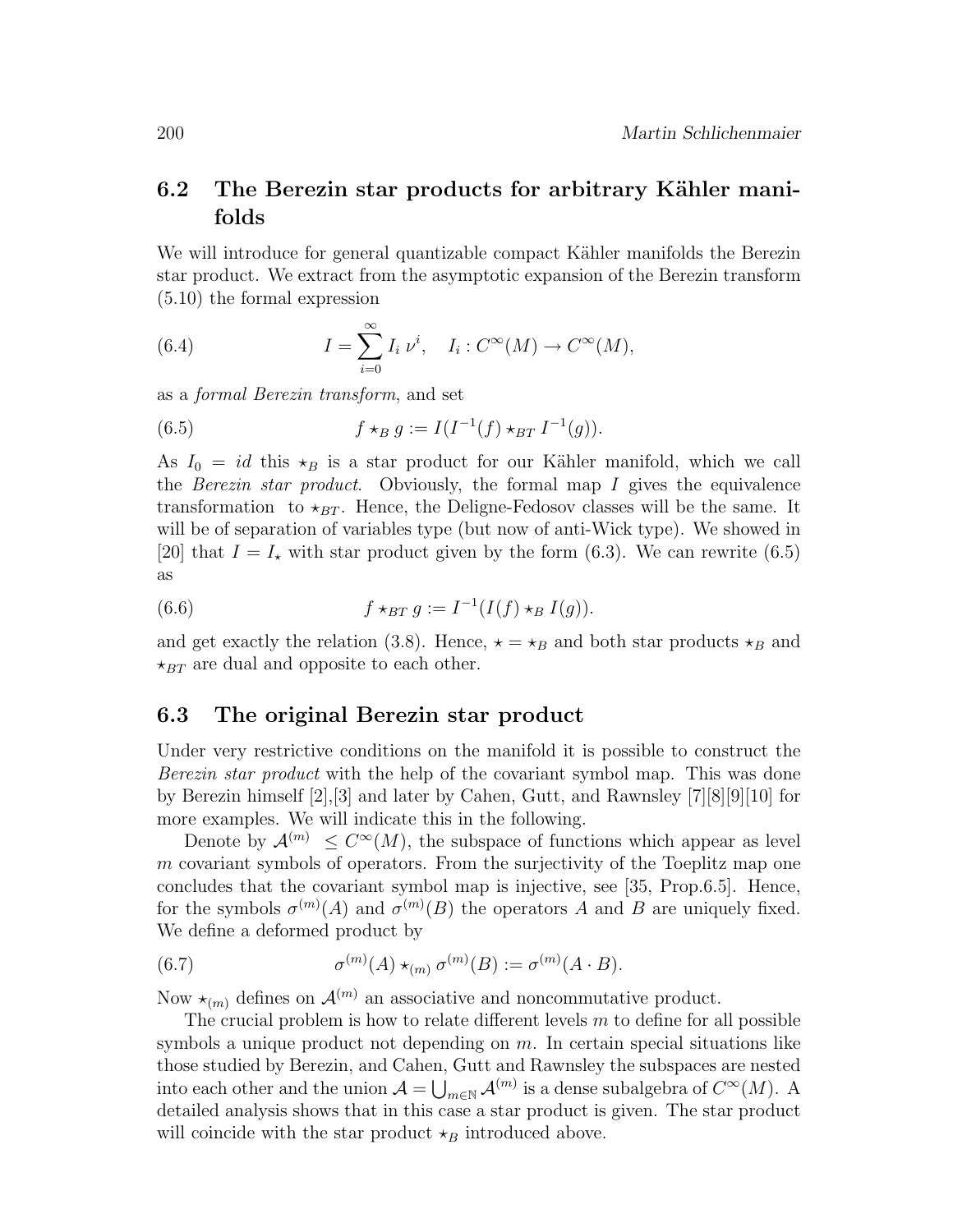### 7 Summary of naturally defined star products

By the presented techniques we obtained for quantizable compact Kähler manifolds three different naturally defined star products  $\star_{BT}$ ,  $\star_{GO}$ , and  $\star_B$ . All three are equivalent and have classifying Deligne-Fedosov class

(7.1) 
$$
cl(\star_{BT}) = cl(\star_B) = cl(\star_{GQ}) = \frac{1}{i}(\frac{1}{\nu}[\omega] - \frac{\delta}{2}).
$$

But all three are distinct. In fact  $\star_{BT}$  is of separation of variables type (Wicktype),  $\star_B$  is of separation of variables type (anti-Wick-type), and  $\star_{GQ}$  neither. For their Karabegov forms we obtained

(7.2) 
$$
kf(\star_{BT}) = \frac{-1}{\nu}\omega + \omega_{can}. \qquad kf(\star_B) = \frac{1}{\nu}\omega + \mathbb{F}(i\,\partial\overline{\partial}\log u_m).
$$

The function  $u_m$  was introduced above as the function on M obtained by evaluating the Bergman kernel along the diagonal in  $Q \times Q$ .

In addition we have the Bordemann-Waldmann [6] star product which exists for every Kähler manifold. It is of Wick-type. Its Karabegov form  $[17]$  is given by  $kf(\star_{BW}) = kf(\star_{BW}^{opp}) = -(1/\nu)\omega$  and it has Deligne Fedosov class

(7.3) 
$$
cl(\star_{BW}) = \frac{1}{i}(\frac{1}{\nu}[\omega] + \frac{\delta}{2}).
$$

Hence, it will be only equivalent to the star products above if the canonical class of the manifold will be trivial. For compact Riemann surfaces this will exactly be the case if it is a torus.

Another star product is the standard star product (of anti-Wick type) of Karabegov  $\star_K$  with Karabegov form  $kf(\star_K) = (1/\nu) \omega$ . It can be also obtained in a modified Bordemann - Waldmann approach by an anti-Wick Fedosov type construction. Via the formula (3.9) its Deligne-Fedosov class  $cl(\star_K)$  calculates to (7.1). Hence, it is equivalent to the above three star products.

I like to point out, that the Berezin transform, resp. the defining Karabegov form can be used to calculate the coefficients of these naturally defined star products. This can be done either directly or with the help of the certain type of graphs (in the latter case see the work of Gammelgaard [14] and Hua Xu [38],[39]). See [35, Section 8.4, 9.] for an overview on these techniques.

### References

[1] Bayen, F., Flato, M., Fronsdal, C., Lichnerowicz, A., and Sternheimer, D., Deformation theory and quantization, Part I. Lett. Math. Phys. 1 (1977), 521–530: Deformation theory and quantization, Part II and III. Ann. Phys. 111 (1978), 61–110, 111–151.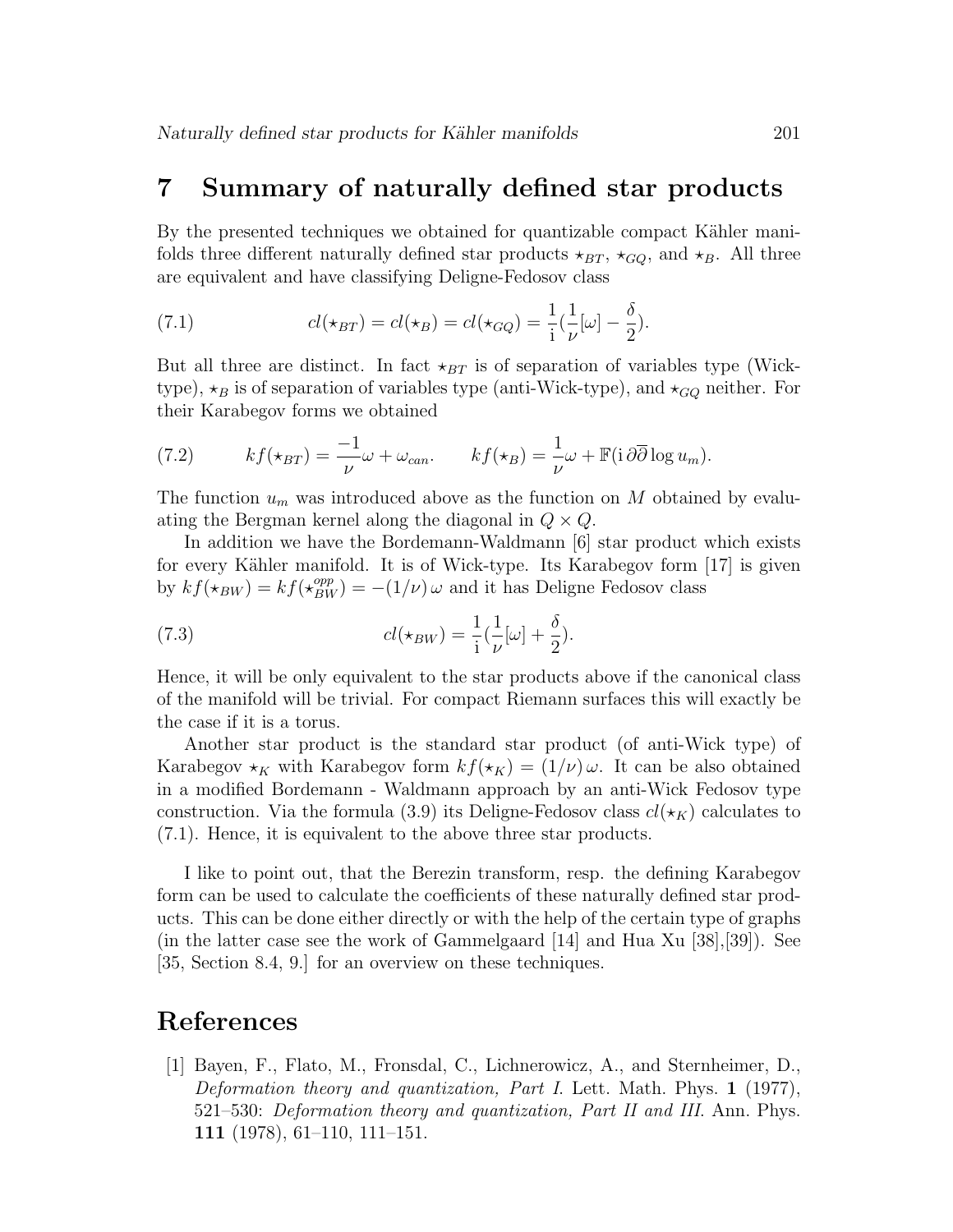- [2] Berezin, F.A., Quantization. Math. USSR-Izv. 8 (1974), 1109–1165.
- [3] Berezin, F.A., Quantization in complex symmetric spaces. Math. USSR-Izv. 9 (1975), 341–379.
- [4] Berezin, F.A., General concept of quantization. Comm. Math. Phys 40 (1975), 153–174.
- [5] Bordemann, M., Meinrenken, E., and Schlichenmaier, M., Toeplitz quantization of Kähler manifolds and  $gl(n), n \to \infty$  limits. Commun. Math. Phys. 165 (1994), 281–296.
- [6] Bordemann, M., and Waldmann, St., A Fedosov star product of the Wick type for Kähler manifolds. Lett. Math. Phys.  $41$  (1997), 243–253.
- [7] Cahen, M., Gutt, S., and Rawnsley, J., *Quantization of Kähler manifolds I:* Geometric interpretation of Berezin's quantization. JGP 7 (1990), 45–62.
- [8] Cahen, M., Gutt, S., and Rawnsley, J., *Quantization of Kähler manifolds II.* Trans. Amer. Math. Soc. 337 (1993), 73–98.
- [9] Cahen, M., Gutt, S., and Rawnsley, J., *Quantization of Kähler manifolds III.* Lett. Math. Phys. 30 (1994), 291–305.
- [10] Cahen, M., Gutt, S., and Rawnsley, J., Quantization of K¨ahler manifolds IV. Lett. Math. Phys. 34 (1995), 159–168.
- [11] De Wilde, M., and Lecomte, P.B.A., Existence of star products and of formal deformations of the Poisson-Lie algebra of arbitrary symplectic manifolds. Lett. Math. Phys. 7 (1983), 487–496.
- [12] Dito, G., and Sternheimer, D., Deformation quantization: genesis, developments, and metamorphoses. (in) IRMA Lectures in Math. Theoret. Phys. Vol 1, Walter de Gruyter, Berlin 2002, 9–54, math.QA/0201168.
- [13] Fedosov, B.V., Deformation quantization and asymptotic operator representation, Funktional Anal. i. Prilozhen. 25 (1990), 184–194; A simple geometric construction of deformation quantization. J. Diff. Geo. 40 (1994), 213–238.
- [14] Gammelgaard, N.L., A universal formula for deformation quantization on Kähler manifolds. arXiv:1005.2094.
- [15] Karabegov, A.V., Deformation quantization with separation of variables on a Kähler manifold, Commun. Math. Phys.  $180$  (1996), 745–755.
- [16] Karabegov, A.V., Cohomological classification of deformation quantizations with separation of variables. Lett. Math. Phys. 43 (1998), 347–357.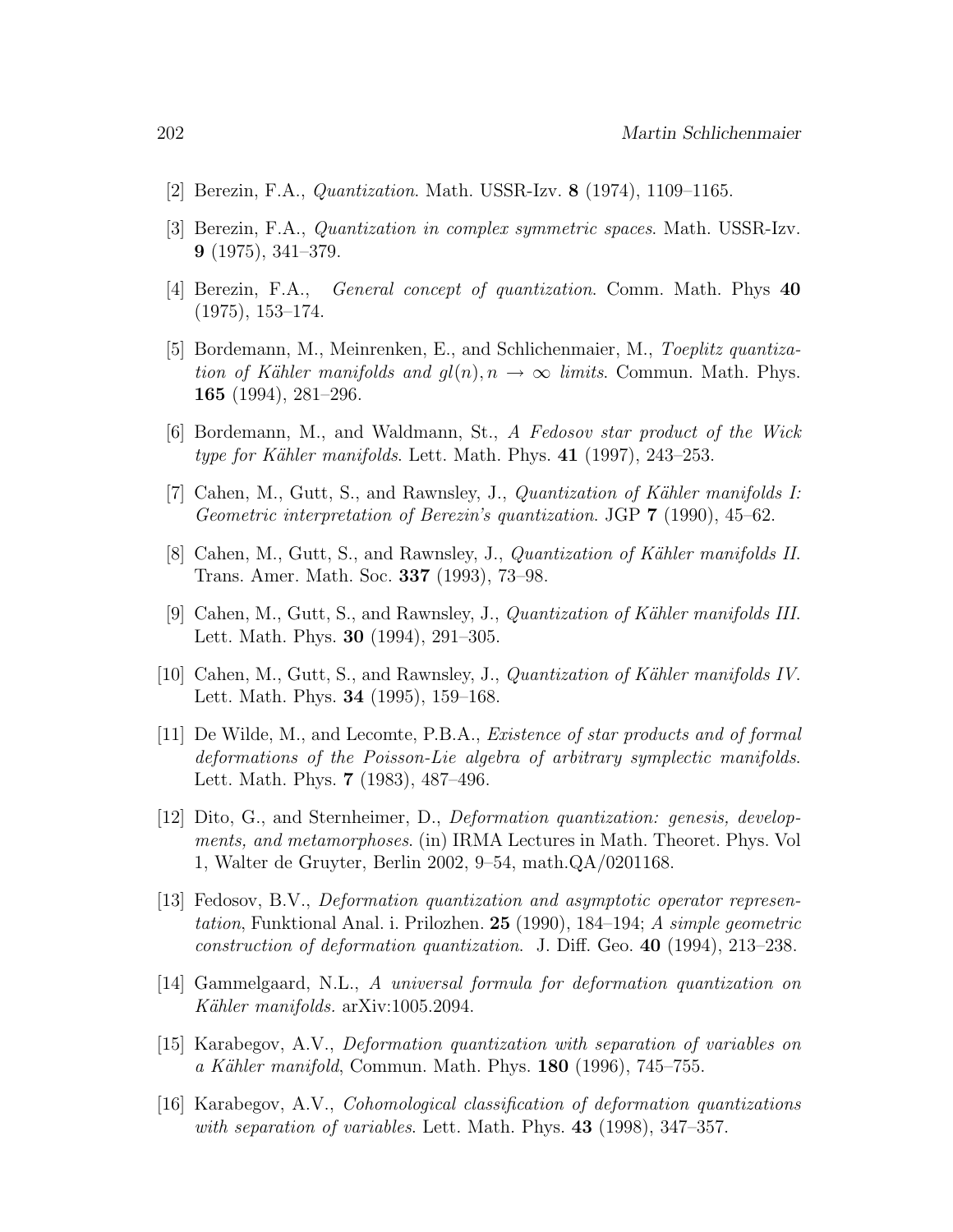- [17] Karabegov, A.V., On Fedosov's approach to deformation quantization with separation of variables (in) the Proceedings of the Conference Moshe Flato 1999, Vol. II (eds. G.Dito, and D. Sternheimer), Kluwer 2000, 167–176.
- [18] Karabegov, A.V., An explicit formula for a star product with separation of variables. arXiv:1106.4112
- [19] Karabegov, A.V., An invariant formula for a star product with separation of variables arXiv:1107.5832
- [20] Karabegov, A.V., Schlichenmaier, M., Identification of Berezin-Toeplitz deformation quantization. J. reine angew. Math. **540** (2001), 49–76
- [21] Kontsevich, M., Deformation quantization of Poisson manifolds. Lett. Math. Phys. 66 (2003), 157–216, preprint q-alg/9709040.
- [22] Moyal, J., Quantum mechanics as a statistical theory. Proc. Camb. Phil. Soc. 45 (1949), 99-124.
- [23] Neumaier, N., Universality of Fedosov's construction for star products of Wick type on pseudo-Kähler manifolds. Rep. Math. Phys.  $52$  (2003), 43–80.
- [24] Müller-Bahns, M. F., Neumaier, N., Some Remarks on g-invariant Fedosov Star Products and Quantum Momentum Mappings. J. Geom. Phys. 50, 257272 (2004).
- [25] Müller-Bahns, M. F., Neumaier, N., *Invariant star products of Wick type: Classification and quantum momentum maps.* Lett. Math. Phys.  $70$ , 1-15  $(2004).$
- [26] Omori, H., Maeda, Y., and Yoshioka, A., Weyl manifolds and deformation quantization. Advances in Math 85 (1991), 224–255; Existence of closed starproducts. Lett. Math. Phys. 26 (1992), 284–294.
- [27] Rawnsley, J.H., Coherent states and Kähler manifolds. Quart. J. Math. Oxford Ser. $(2)$  28 (1977), 403-415.
- [28] Reshetikhin, N., and Takhtajan, L., *Deformation quantization of Kähler* manifolds. Amer. Math. Soc. Transl (2) 201 (2000), 257–276.
- [29] Schlichenmaier, M., *Berezin-Toeplitz quantization of compact Kähler man*ifolds. in: Quantization, Coherent States and Poisson Structures, Proc. XIV'th Workshop on Geometric Methods in Physics (Białowieża, Poland, 9-15 July 1995) (A, Strasburger, S.T. Ali, J.-P. Antoine, J.-P. Gazeau, and A, Odzijewicz, eds.), Polish Scientific Publisher PWN, 1998, q-alg/9601016, pp, 101–115.